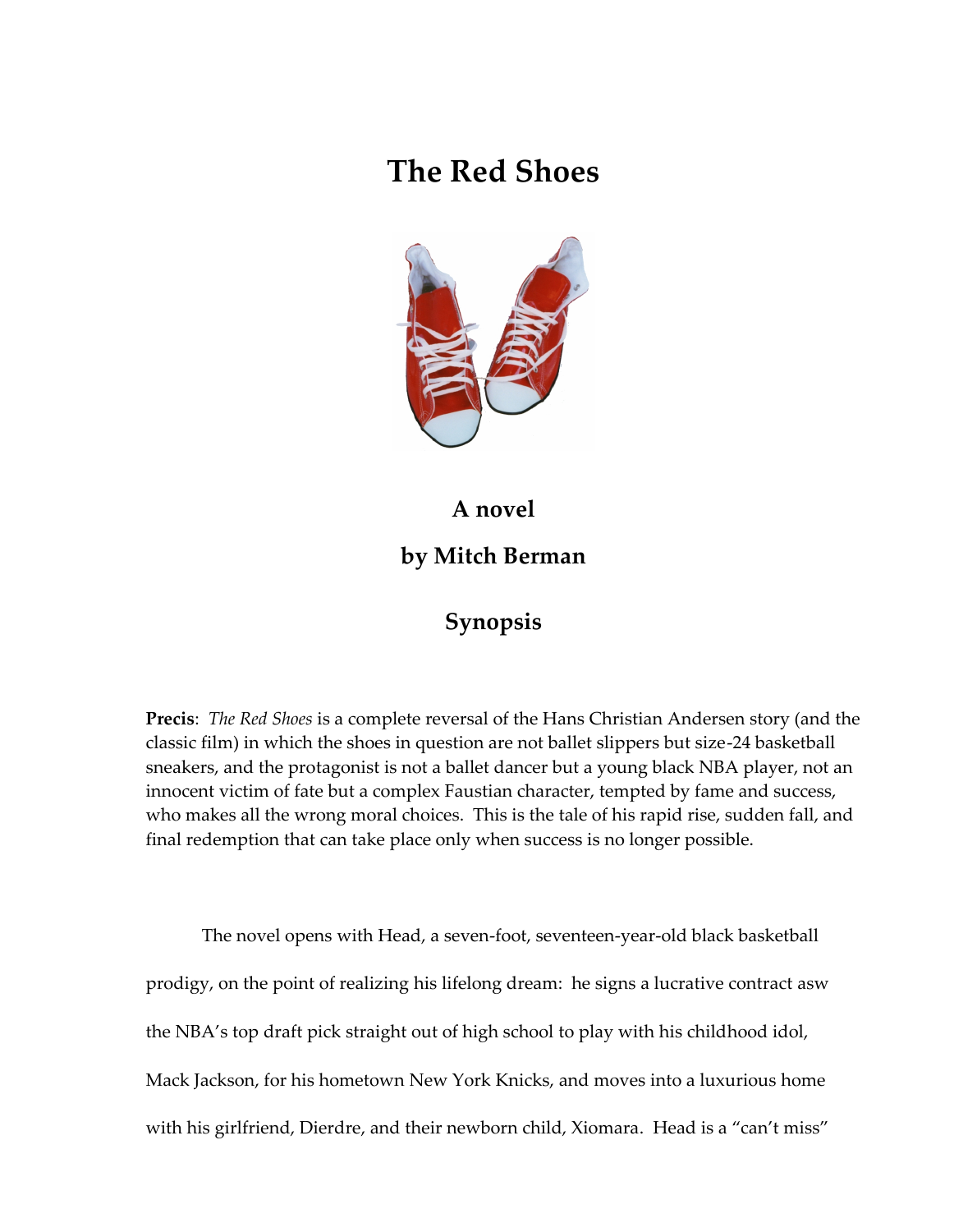NBA prospect; but he will miss, and miss badly. And he will continue to miss — until he finally receives the gift and the curse of the red shoes.

*Flashback: Head grows up on a steady diet of NBA games on TV and one-on-one basketball against his adoptive father who raises him after his biological father deserts the family in the novel's opening chapter. The boy dribbles a ball everywhere, even out the car window when his father takes him on his paper route. The boy's father is white, the boy's mother is black, and the boy is pitch black. The boy is raised in the dual cultures of his parents.*

*Father and son closely follow the career of Mack Jackson, a rookie with the New York Knicks who will one day be hailed as the greatest player of all time. When "Skyjax" endorses a basketball shoe, Head wears it proudly.*

*Head is playing against high school kids before he is out of grammar school, college stars before he is out of junior high. Subwaying to West 4th Street daily after high school to play with veteran street ballers and pros, he falls in love with the bright and independent Dierdre, a freshman at NYU, and like himself the product of two cultures (she is a quarter Chinese).*

*A dominant force in high school basketball, Head stumbles only once, in his freshman year against the top senior in the country, Xavier Xaiver (nicknamed XX for his alleged sexual prowess). Learning from this brief misstep, Head overwhelms not only his peers, but pro scouts and even Skyjax, who, now in his late prime and a veteran of several NBA championships, demands that his Knicks draft the young player.*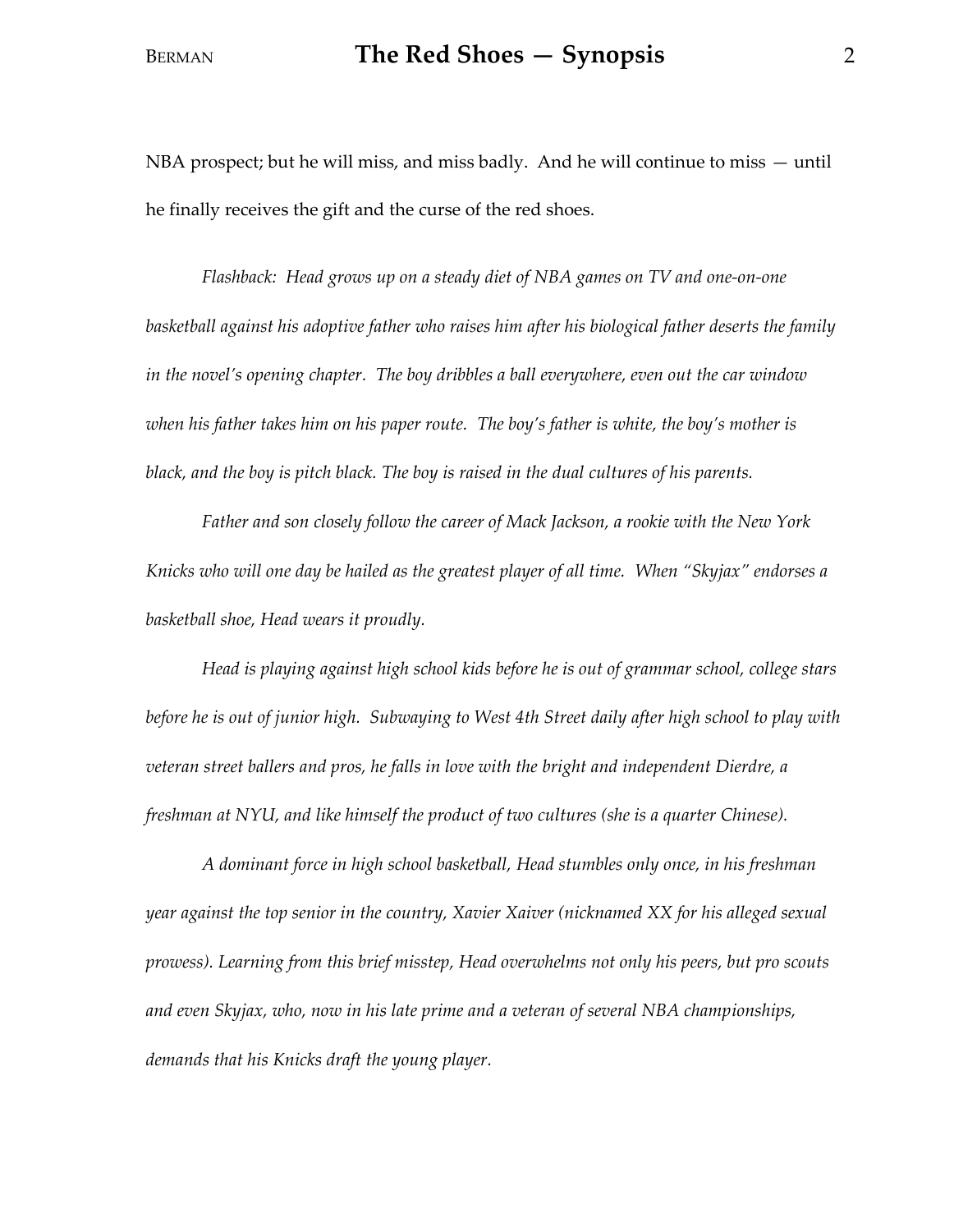Head's much-anticipated rookie season in the NBA is a misery. He becomes Skyjax's whipping boy, and the great star turns out to be a cruel taskmaster who seems to compete even harder against teammates than opponents. Too green to stand either the physical pounding or Skyjax's incessant goading, Head develops migraines that sideline him during a pivotal playoff game and subject him to Skyjax's open ridicule.

Dierdre drops out of college to take care of young Xiomara; the two provide Head's only refuge from the muck-raking reporters, the gold-digging groupies, and the tongue-lashing of Skyjax. Though the Knicks win the championship, Head cannot wait for the season to end. League pundits label him a disappointment. For Head, life in the NBA is a disaster.

The next season Head modestly improves his conditioning and gets closer to his teammates, who serve as emotional armor against the ultracompetitive Skyjax; by his third year he is good enough on the court to make the All-Star team, funny and outspoken enough off the court to make the all-interview team.

Continuing to reject Skyjax's invitations to train with him in the off-season and to resist aggressive groupies, Head grows ever closer to Dierdre and Xiomara. Xio is proving to be a wise and mercurial child with whom her father enjoys an almost telepathic bond; Head tattoos the outlines of her hands on his chest "so she'll always be touching me."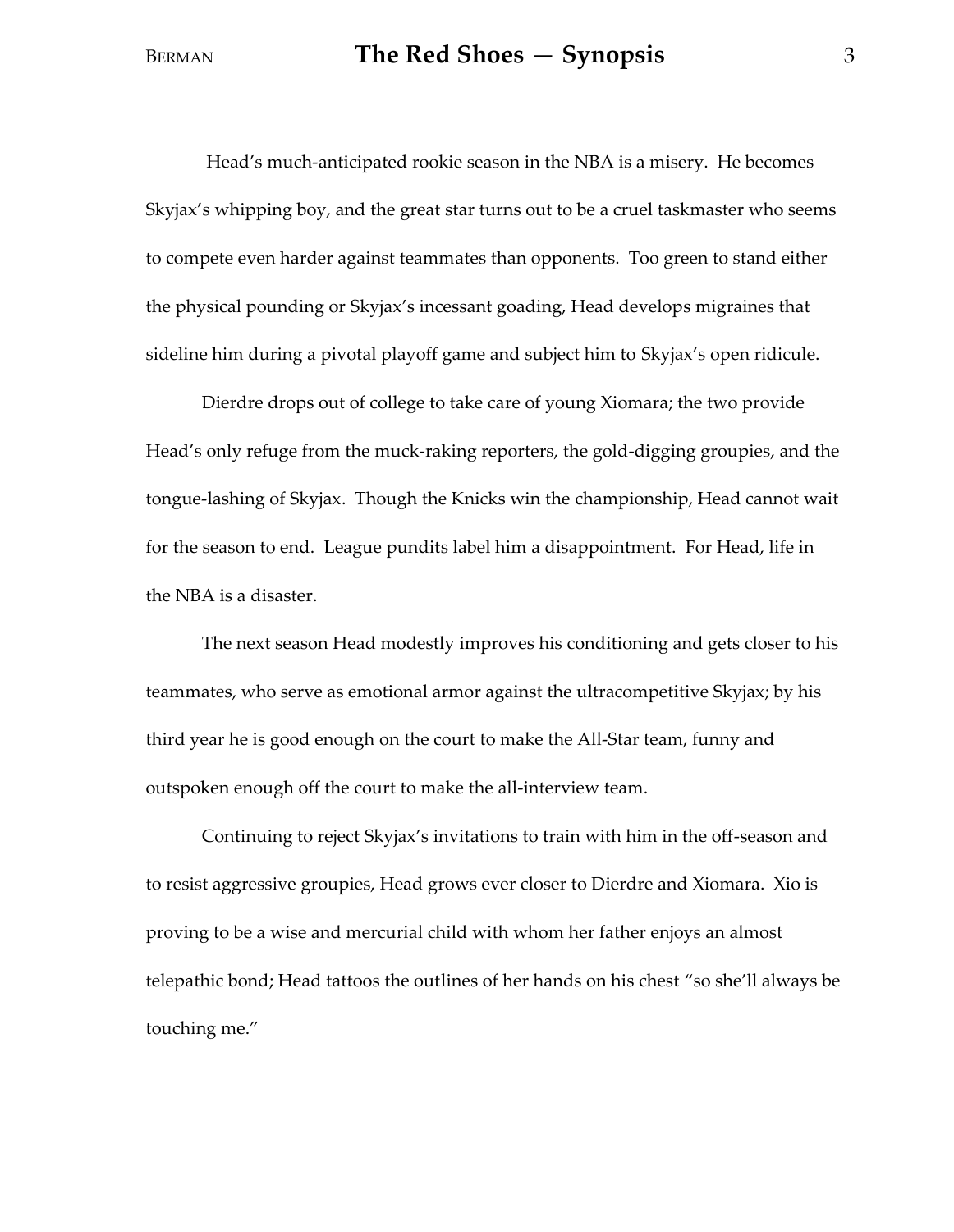At season's end, Skyjax, aging but still the best player in the game, drops a bombshell: he abruptly announces his retirement. Such is the state of communications between the two teammates that Head has to hear about it on ESPN.

It is as if a heavy burden has been lifted from his shoulders. Head throws himself into the first rigorous off-season training regime of his career. Completely focused on improving his body and basketball skills, Head spends less and less time at home and more in the gym. His addiction to working out presages other, more dangerous compulsions.

Head's newfound success makes it easy to ignore these first warning signs: it is clear by preseason that Head has finally become the dominant force he had been in high school. Like Skyjax before him, he signs a lucrative sneaker deal for his own signature shoe. Head has a hand in the design of the innovative new sneaker — retro red patent leather Converse All-Stars with a high-tech internal support system. Head and the sneaker company debut the red shoes at the All-Star Game.

From the game's opening tip, Head is in the "Zone," the exhilarating stratosphere in which a player can do no wrong. He is not only the unanimous choice as the game's Most Valuable Player, but the buzz is on that he is the frontrunner for the season MVP award as well.

The NBA, its fans, the media and the shoe manufacturers have been searching for a player who can assume the mantle of the retired Skyjax as the league's premiere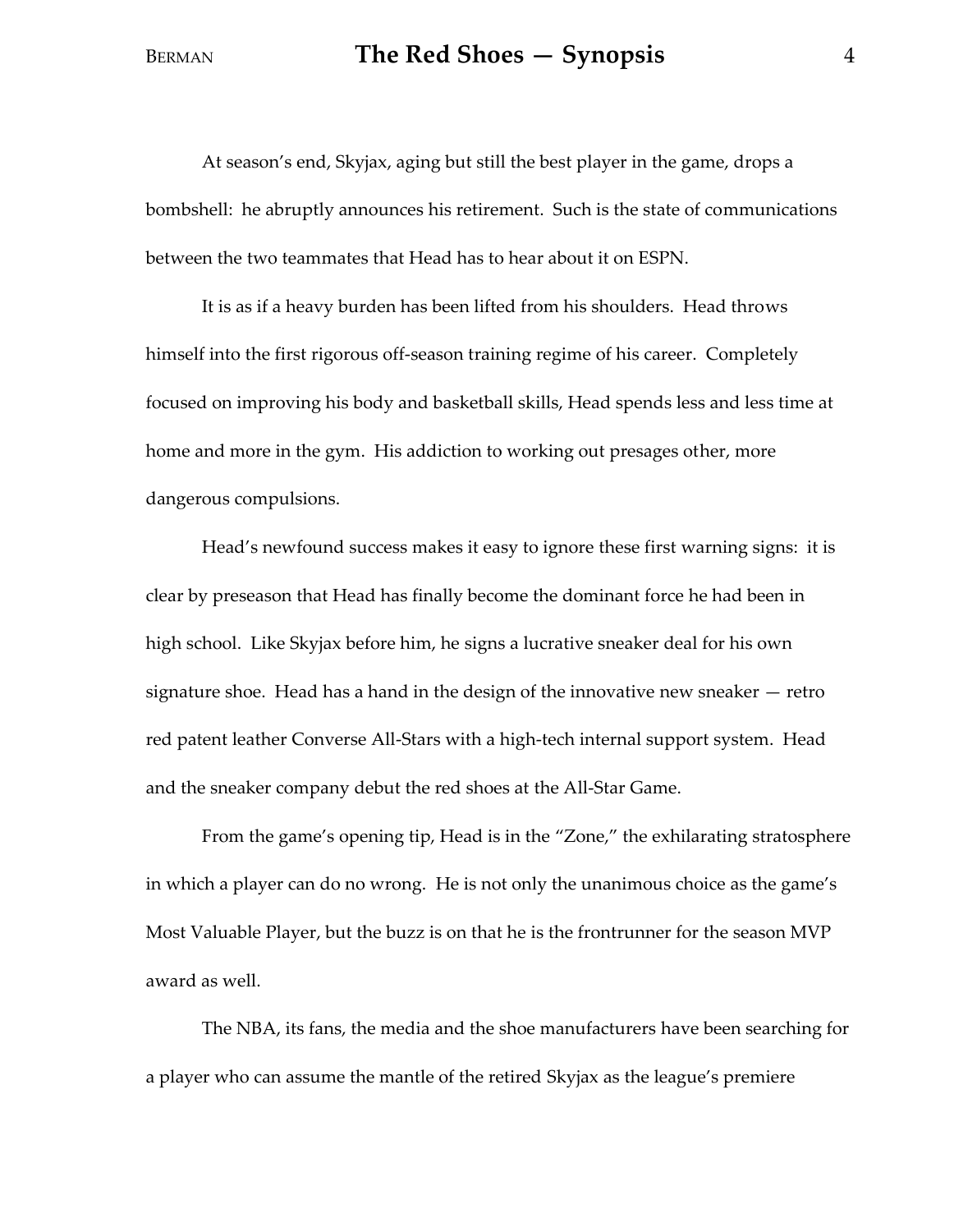player, ambassador and icon. Desperate to anoint Skyjax's successor, they anoint Head. It is disastrously premature.

Head has arrived at the pinnacle of his basketball career and the starting point of his dizzying descent as a human being. Donning the red shoes, Head submits himself as a willing victim to the NBA machine: he becomes an egotistical publicity hound who refers to himself in the third person, makes time only to telephone when his adoptive father falls ill, and grows increasingly distant from Dierdre and Xio.

Head throws open his bedroom door to the groupies who have always clamored there. Reading about his exploits in a blind item ("*Which All-Star is cutting a seven-foot swath through the groupies of 30 NBA cities?*"), the humiliated Dierdre severs contact with him.

Head's increasingly dissatisfying sexual encounters are highlighted in a nightmarish scene with an especially determined groupie who programs herself into Head's cell phone so that Head, repentant after their unpleasant bout in the bedroom, attempts to call Dierdre for a reconciliation, but instead reaches the same groupie for an unwanted encore. Dimly aware that his appetites are spiraling out of control, Head has a disturbing half-dream about a broken condom.

With his career finally in high gear, however, Head soon forgets this moment of despair and allows himself to be swept away in the swirl of stardom. The red shoes carry him to the Most Valuable Player award and an NBA championship. Released as the "FootHead," the shoe breaks sales records; every teenage boy has a pair. As Head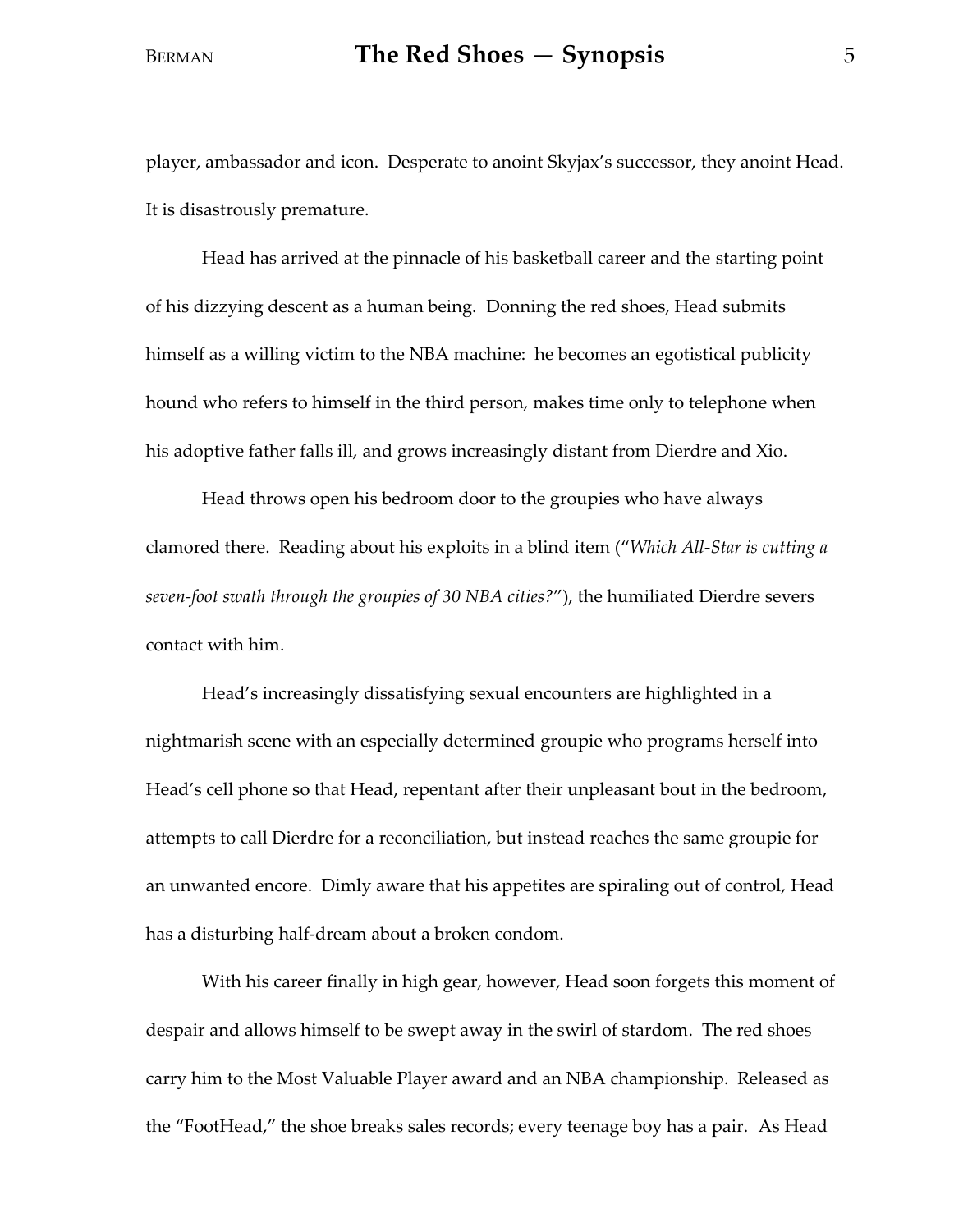### BERMAN **The Red Shoes – Synopsis** 6

ascends, his old high school nemesis XX finds himself entangled in a series of paternity suits and positive drug arrests that finally get him drummed out of the league.

Skyjax follows Head's prowess from his new life as a well-heeled idler in the casinos of Las Vegas; unable to resist playing with his former sidekick but unknowing of the full extent of Head's personal problems, Skyjax makes a comeback to the league.

Conceding that their roles will be reversed, Skyjax joins Head for another severe off-season training program. Unable to stand Head's obsessiveness, Skyjax quits his boot camp in disgust.

Head attacks the new season with a vengeance, shattering records not simply for scoring and rebounding but for sleeping with groupies and alienating fans and reporters, despite their former good relations. Even his best friends on the team, with whom Head used to seek solace from Skyjax, now commiserate with Skyjax about the man they call "Bighead." Finding himself alone at the epicenter of his greatest public acclaim and private chaos, Head surrounds himself with an entourage of toadies.

There is nothing he does that does not involve either his NBA career or the relentless promotion of the hot-selling red shoes; there is nothing inside him. First he turned himself into a basketball machine; now he has turned himself into a malfunctioning one.

Surprised by a reporter in the locker room with the information that his biological father, absent for two decades, has resurfaced in what seems a naked attempt to cash in on Head's success, Head lets out a bleep-ridden invective that is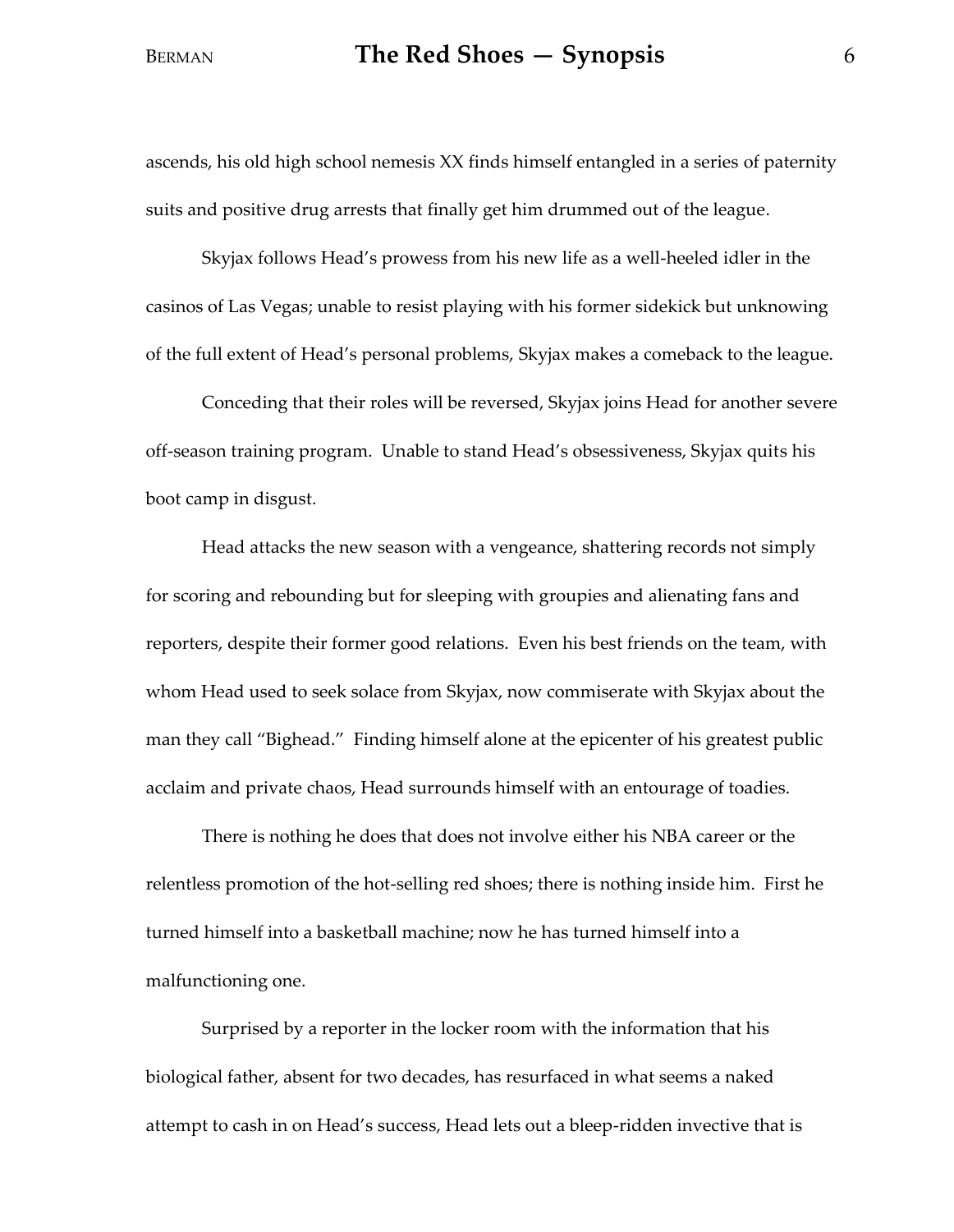replayed over and over on sports radio and TV, and that makes its way into late-night show opening monologues.

Still Head does not realize that he is spinning out of control until three disasters befall him in a span of days. The first is that his beloved adoptive father dies after a long illness, the second is that the previously encountered groupie announces through a high-powered attorney that she is pregnant with Head's child, and the third is that Head's biological father finally surfaces on his doorstep. Head flies into a blind rage and physically attacks the man, leaving him badly injured and exposing himself to charges of felonious assault.

Though Head, the Knicks and the sneaker company combine to offer Head's biological father a seven-figure settlement, he angrily refuses to drop criminal charges. He finds a potent ally in the Manhattan District Attorney, hustling for a mayoral bid and hoping the backlash against Head can put him over the top. At the televised trial, all of Head's extracurricular behavior becomes a matter of public record. With three games left in a season in which Head seems destined to lead the Knicks to another world championship, he begins serving a sentence of six months in prison.

Hailed by his fellow prisoners as a conquering hero, Head has grown so myopic that the adulation of this insular society feels much like the adulation he enjoyed on the outside. His sole real regret is that he has missed the NBA playoffs.

Only after Dierdre pays him a surprise visit does he start to realize how much he has lost, and, for the first time, begin to grasp the enormity of his fall.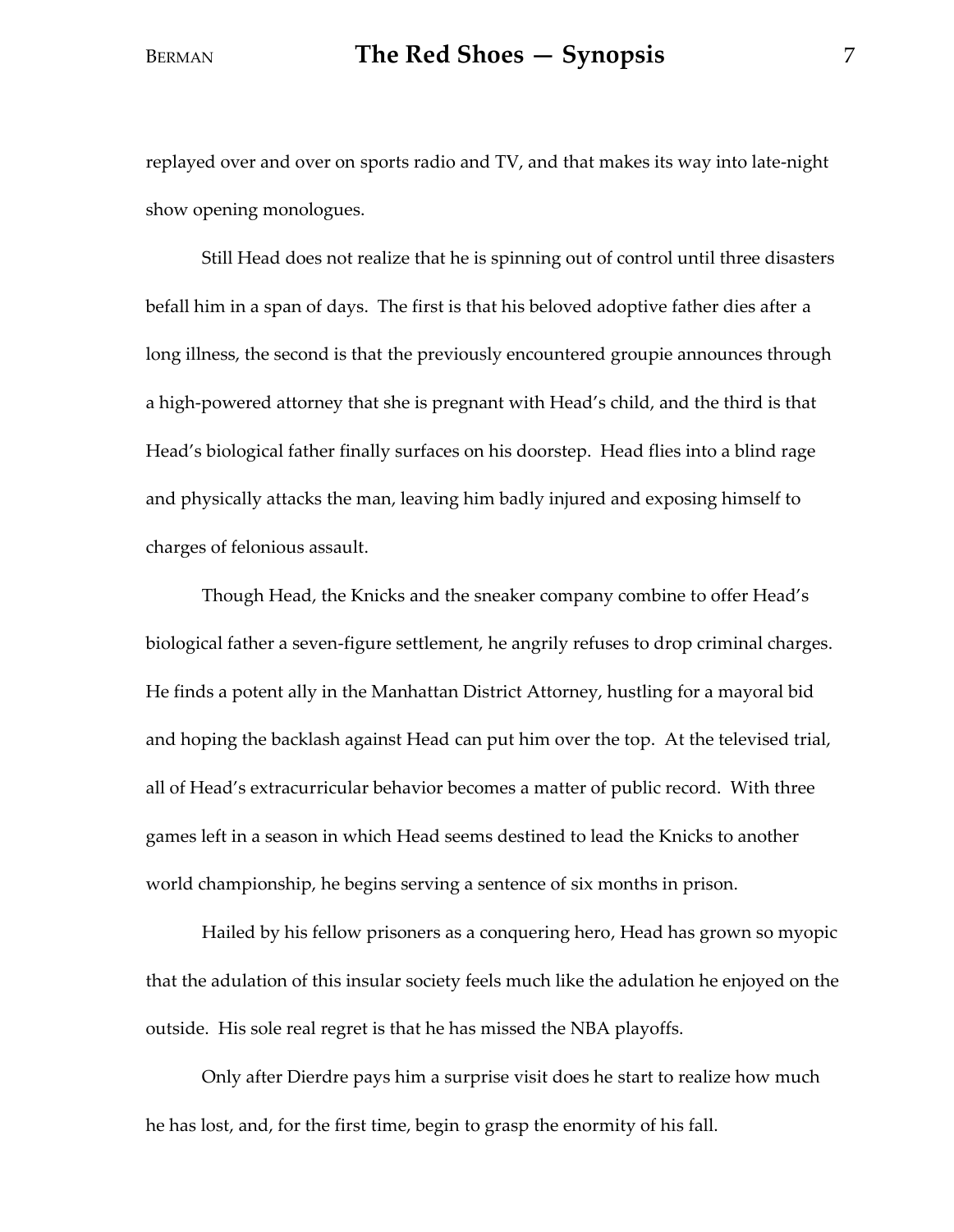But Head's disgrace has only begun with his release from prison: he faces a ban from the NBA and a civil suit brought by his biological father that drains away everything he owns. His sneaker company tears up his contract, citing a morals clause, and summarily discontinues the red shoes.

Reunited with Dierdre and Xio, Head seeks treatment for sexual addiction. Unable to play in America, he goes to France to join the Arles Argonauts, and from there to teams in Spain, Israel, Italy, China and finally Lithuania, where frighteningly rowdy fans toss coins at the aging American star, in retaliation for his behavior at a long-ago Olympic Games, back when Head was in his arrogant prime.

Through these years Head earns a living while helping to raise Xio, but the NBA continues to refuse his appeals for reinstatement.

Head is unable to return to the NBA until Skyjax, now a successful businessman who has become part of the Knicks' ownership combine, brings him back to America and to his old team. But by now Head is an old 38, and his body has stiffened and eroded.

Though he plays in pain and feels acutely the loss of the skills that had made him, for a brief time, the world's dominant player, Head is satisfied to finally return to America, and enjoys the NBA life as he never could before. His return from exile coincides with Xio's first year at NYU.

In the second year of his homecoming, brittle and ailing, now only a marginal benchwarmer, Head becomes a father figure to a troubled, thuggish young star who, as